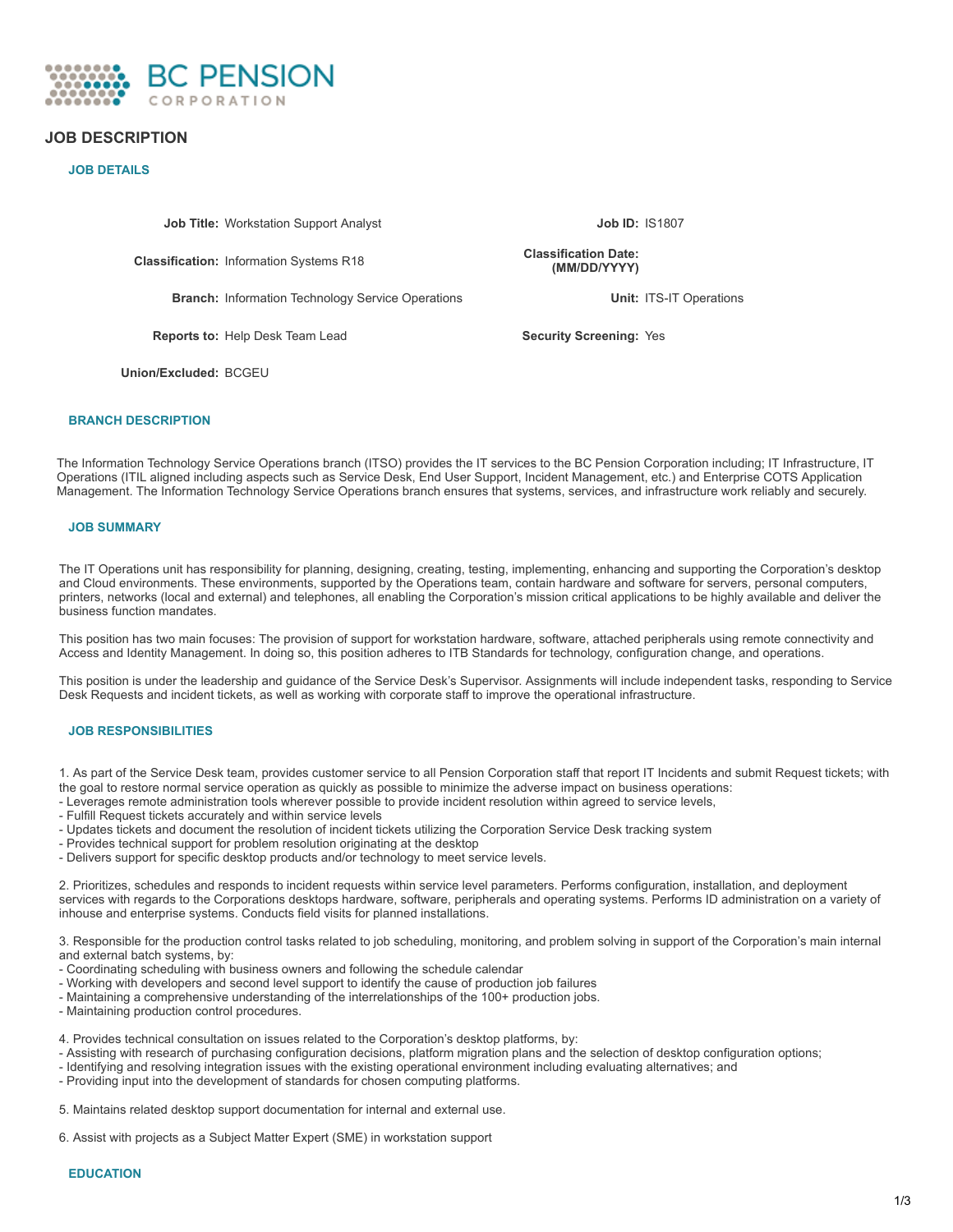- A College Diploma in Computer Science and one (1) year of related experience; OR
- Certificate in Computer Science, Information Technology or related discipline and two (2) years related experience; OR
- An equivalent combination of education, training and three (3) years related experience.

### **EXPERIENCE**

**Years of Experience Type of Experience**

- A minimum of one year of recent practical experience that includes working in a help desk or user support capacity.
- Experience providing end user support for Windows based computers.
- Experience working with Request and Incident ticket management applications.

Nice-to-have

- Preference will be given to the candidate who has experience with the following:
- Remote administration tool sets (SCCM, PStools, MS RDP)
- M365 Administration
- ITIL v3 Foundations
- User and application access management
- Home network configuration

### **KNOWLEDGE, SKILLS & ABILITIES**

- Request and Incident ticket management software
- Batch processing and scheduling software products
- Office/Desktop product deployment and management software products
- Windows Server administration
- Network fundamentals
- Powershell scripting
- Excellent verbal and written communication skills
- Ability to establish and maintain strong working relationships with colleagues and staff in the corporation
- Strong analytical and problem solving skills

### **CORE COMPETENCIES**

#### **Navigating Change L1**

Supporting self and others through change and transition and enabling successful transformation in work products and processes.

- Suggests improvements in the way things are done in the organization.
- Adopts new ideas and ways of doing things.
- Identifies challenges related to change.
- Remains effective in the face of difficult or demanding situations.

#### **Embracing Learning L1**

Contributing to a learning culture by developing self and supporting others to acquire skills and improve performance.

- Self-assesses against expectations and standards to identify own learning needs in the current position.
- Reflects on completed activities, identifying what worked well, what didn't, and how to improve own performance.
- Openly shares knowledge with other employees.
- Seeks to learn from other employees.
- Takes advantage of learning opportunities provided to meet job requirements.

## **Client Orientation L1**

Making it easy for our external and internal clients - seeing things through their eyes.

- Follows established processes to ensure consistent service.

- Responds to client needs in a timely, respectful, helpful, and courteous manner.
- Addresses client issues in order of priority.
- Keeps clients up-to-date on the progress of the service they are receiving.
- Directs clients to alternate service channels that may better meet their service needs.

### **Accountability L1**

Holding self and others accountable to deliver on commitments and to achieve desired results.

- Organizes own work load, clarifying priorities and expectations.
- Participates in monitoring own performance.
- Adjusts actions to meet expectations.